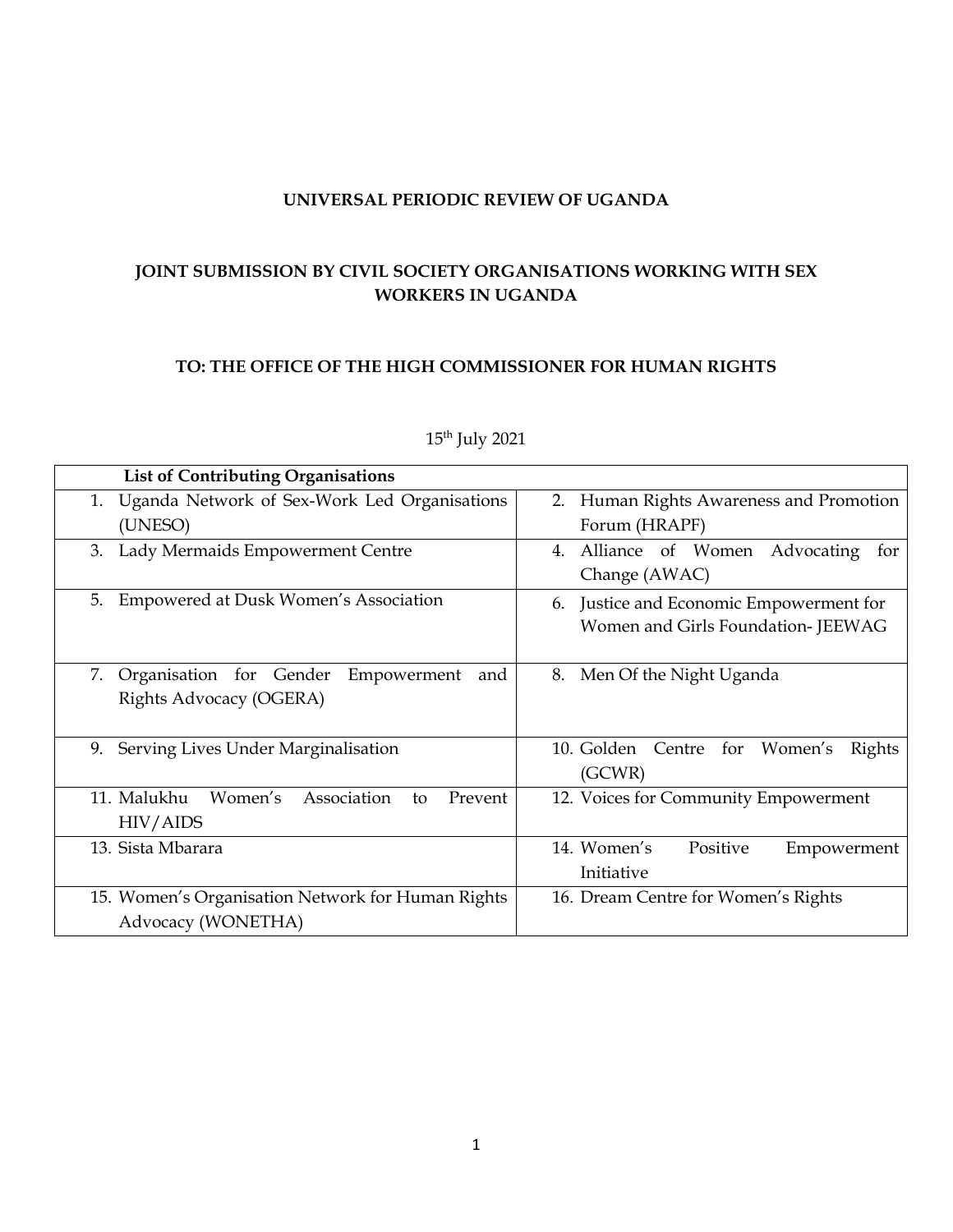|    | Contents                                                                                   |  |
|----|--------------------------------------------------------------------------------------------|--|
|    |                                                                                            |  |
|    |                                                                                            |  |
|    | 3. Legal and constitutional provisions affecting the human rights of sex workers in Uganda |  |
|    |                                                                                            |  |
| A. |                                                                                            |  |
|    | B. The Right to freedom from torture or cruel, inhuman, and degrading treatment 11         |  |
|    | C.                                                                                         |  |
|    | D.                                                                                         |  |
| 5. |                                                                                            |  |
|    |                                                                                            |  |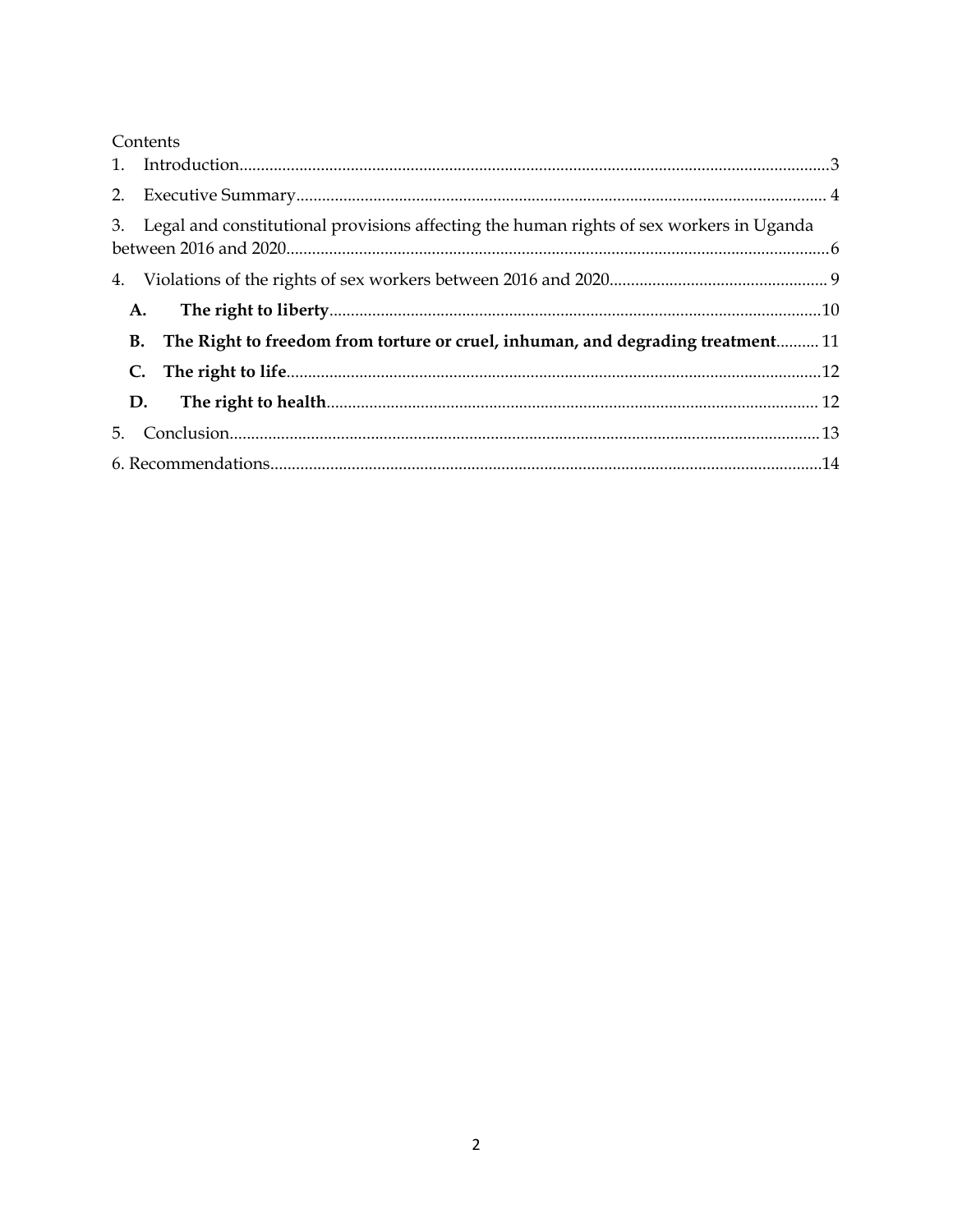## <span id="page-2-0"></span>1. Introduction

- 1.1. This repor<sup>t</sup> is <sup>a</sup> joint submission of organisations working on the rights of sex workers in Uganda. Uganda Network of Sex-Work Led Organisations (UNESO), an umbrella body for organizations led by sex workers for sex workers whose mandate is to bring together sex worker led organizations/groups across Uganda, to form <sup>a</sup> collective voice that will enable sex workers to advocate for their rights. It also exists to create safe spaces where sex workers can convene, discuss and find solutions to the unending challenges that they face within the communities in which they live and work, to uphold the voices of sex workers in Uganda, and to coordinate and connect organizations that advocate for the rights of sex workers living and working in Uganda, together with organisations advocating for the rights of sex worker lead organisations have for the last four years been documenting violations of the human rights of sex workers, published annually in the 'Protection and Violation of the Human Rights of Sex Workers Report(s).
- 1.2. The Contributing Organisations serve sex workers in Uganda under different mandates and focus areas, including economic empowerment, HIV/ ART counselling, condom literacy and use, STI prevention and treatment and other healthcare services and parenting and childcare for children of sex workers while others provide legal aid to sex workers. These Organisations in carrying out their different mandates capture information concerning sex workers, representing <sup>a</sup> fairly comprehensive image of the human rights situation for sex workers in Uganda.
- 1.3. During Uganda'<sup>s</sup> review in the previous cycle of the UPR (2011-2016), there were no recommendations made concerning sex workers' rights. However, Uganda committed in the first review in 2011 to increase education and awareness on all sets of human rights; strengthen human rights and democratic institutions, including the Uganda Human Rights Commission; protect human rights defenders from harassment and intimidation and train security forces to respec<sup>t</sup> freedom of assembly and expression. 1 This commitment extends protection to sex workers and sex worker human rights defenders as well. Despite there being no specific commitments with regards to sex workers' rights, Uganda is still bound to respect, fulfil and protect all human rights enshrined in international instruments for sex workers.

<sup>1</sup> Office of the United Nations High Commissioner for Human Rights [http://www.uprinfo.org/database/index.php?limit=0&f\\_SUR=182&f\\_SMR=All&order=&orderDir=ASC&orderP=t](http://www.uprinfo.org/database/index.php?limit=0&f_SUR=182&f_SMR=All&order=&orderDir=ASC&orderP=true&f_Issue=All&searchReco=&resultMax=300&response=&action_type=&session=&SuRRgrp=&SuROrg=&SMRRgrp=&SMROrg=&pledges=RecoOnly) [rue&f\\_Issue=All&searchReco=&resultMax=300&response=&action\\_type=&session=&SuRRgrp=&SuROrg=&SMRRg](http://www.uprinfo.org/database/index.php?limit=0&f_SUR=182&f_SMR=All&order=&orderDir=ASC&orderP=true&f_Issue=All&searchReco=&resultMax=300&response=&action_type=&session=&SuRRgrp=&SuROrg=&SMRRgrp=&SMROrg=&pledges=RecoOnly) rp=[&SMROrg=&pledges=RecoOnly](http://www.uprinfo.org/database/index.php?limit=0&f_SUR=182&f_SMR=All&order=&orderDir=ASC&orderP=true&f_Issue=All&searchReco=&resultMax=300&response=&action_type=&session=&SuRRgrp=&SuROrg=&SMRRgrp=&SMROrg=&pledges=RecoOnly)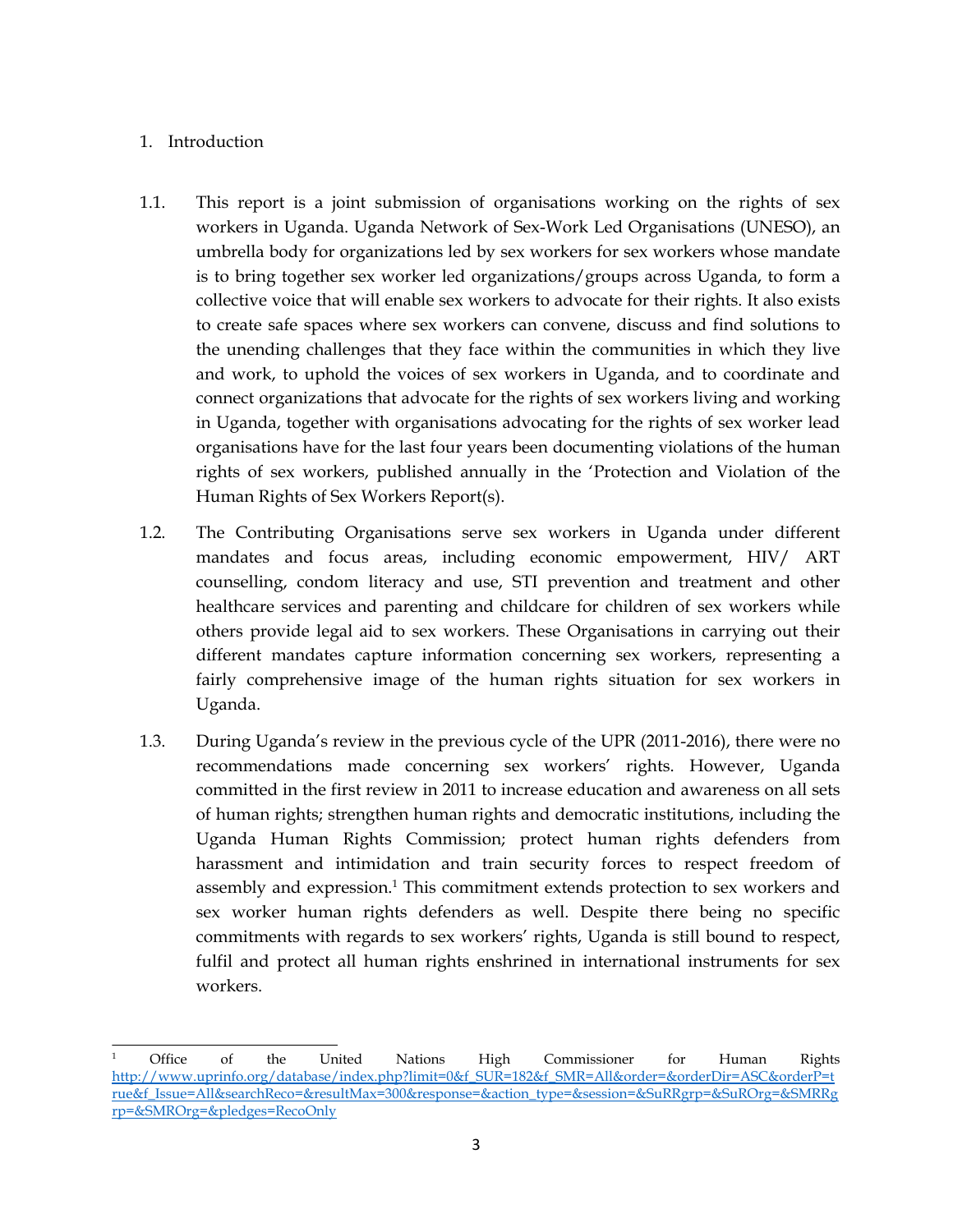<span id="page-3-0"></span>1.4. This submission covers the incidences of protection of the rights of sex workers in Uganda since the last UPR review in 2016, as well as the incidences of violations as documented by the contributing organisations. Information for this repor<sup>t</sup> was gathered through extensive consultation with members of the sex worker community. These consultations were conducted through four meetings held in four regions, reaching out to 31 sex workers associating under <sup>17</sup> different CSOs working with sex workers. The meetings were conducted in the Eastern Region (in Mbale City), the Northern Region (in Gulu City), the Western Region (in Mbarara City), and the Central Region (in Kampala City) between February and April 2021. The information provided by the individuals and organisations consulted was then cross-referenced with available data from research studies on sex workers' rights, and only that information that was verifiable through cross-referencing with available evidence-based research data was included in this report. In addition, reference was made to secondary information such as media reports and reports by civil society organisations on the human rights situation for sex workers during the period from 2016 to 2021, and national, regional, and international human rights instruments were also analysed to inform the discussion on Uganda'<sup>s</sup> human rights obligations to sex workers. Reference is also made to the outcome reports from Uganda'<sup>s</sup> previous UPR reviews to ascertain the commitments made therein to effectively comment on the progress thus far.

#### **2. Executive Summary**

- 2.1. There have been instances where the state has fulfilled its obligations as regards the human rights of sex workers. From the legislative perspective, Uganda enacted the Human Enforcement Act, 2019 which gives citizens the ability to hold individual police officers responsible for human rights violations. HRAPF and its partners have also recorded instances in the pas<sup>t</sup> four years where the state has come in to specifically protect sex workers from abuse. In 2019, for instance, the Uganda Police Force offered protection to sex workers in 8 recorded and verified cases, six cases in 2018, 4 cases in 2017, and five cases in 2016.
- 2.2. However, generally, sex workers in Uganda have continued to face discrimination and marginalisation, primarily influenced by the penal laws of Uganda which criminalise sex work. These laws have continued to exist on the books because of the social, religious, and cultural attitudes in the country and are used as <sup>a</sup> justification for the continued discrimination and violation of the human rights of sex workers. The Penal Code Act criminalises sex work as prostitution, living on the earnings of prostitution and keeping of brothels, and all these are punished with up to seven years imprisonment. The Penal Code also creates the offences of being idle and disorderly, being rogue and vagabond and being <sup>a</sup> common nuisance, which are all routinely used against sex workers. In May 2021, Parliament passed the Sexual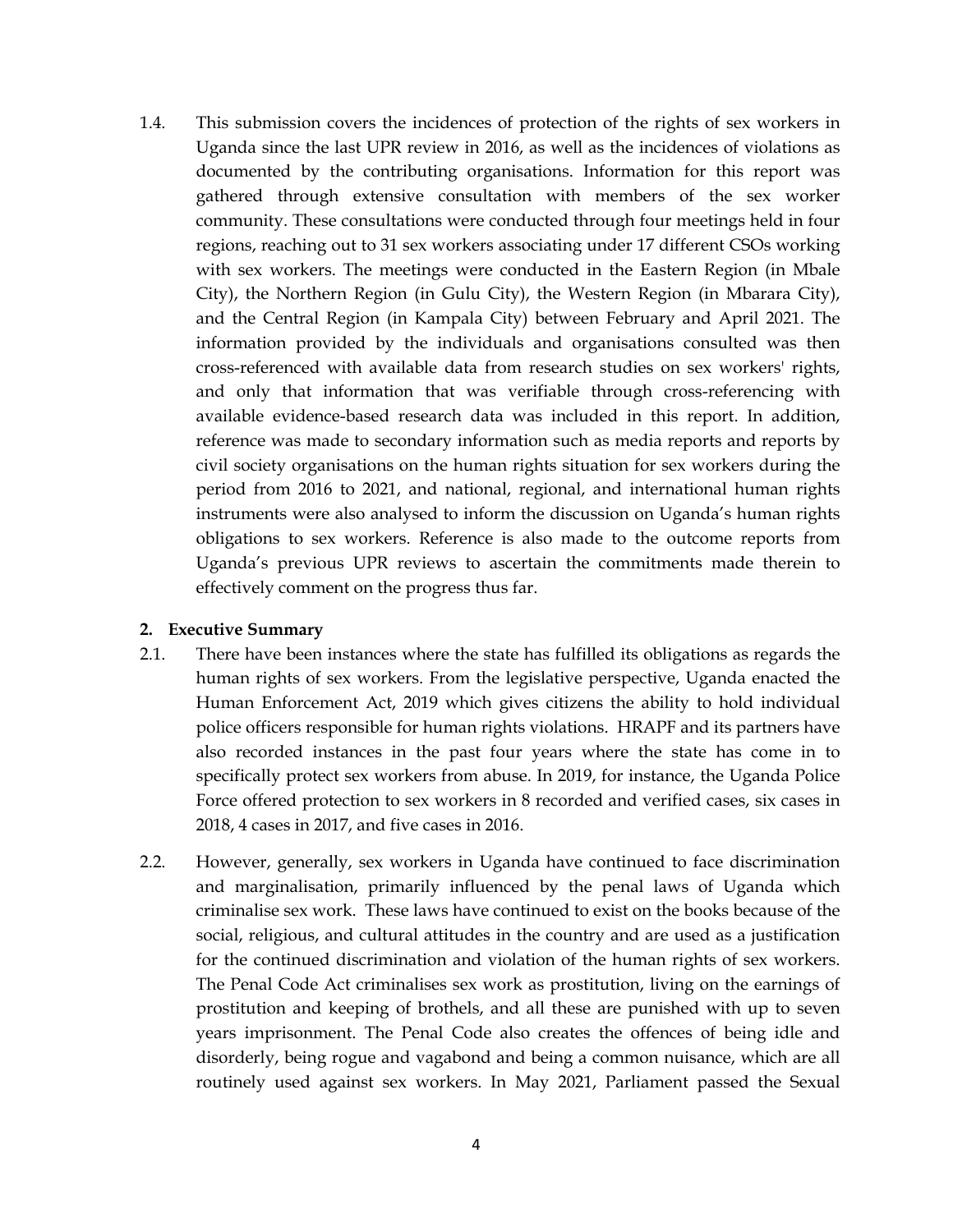Offences Bill, 2019 which seeks to maintain the criminalisation of sex work and extend it to the clients of sex workers. This is in addition to the Anti-Pornography Act, enacted in 2014, which sought to, among other things, control the dressing of women by describing as pornography "any representation of the sexual parts of <sup>a</sup> person for primarily sexual excitement". This law was challenged before the Constitution Court of Uganda in the case of Domestic Violence Prevention (CEDOVIP) and <sup>7</sup> others <sup>v</sup> Attorney General, <sup>2</sup> which case has not been disposed of to date, despite a court directive to the Attorney General in this regard.<sup>3</sup>

- 2.3. HRAPF and partners have over the four year period from 2016 to 2020 documented incidences of human rights violations against sex workers. In 2019, there were <sup>a</sup> total of 139 human rights violations committed against sex workers. Out of these, 120 were committed by state actors and 19 were committed by non-state actors, which the state failed to redress. In 2018, there were 94 human rights violations committed against sex workers, 68 of which were committed by state actors, while 26 were committed by non-state actors without due redress from the state. In 2018, there were 186 violations, 153 of which were perpetrated by state actors, while 33 were perpetrated by non-state actors. 2016 saw the highest number of violations, with 597 violations of the rights of sex workers documented, of which 576 were perpetrated by state actors while <sup>21</sup> were violations by non-state actors without redress from the state.
- 2.4. Sex workers have also suffered the brunt of the COVID-19 pandemic with the restrictions pu<sup>t</sup> in place to control the pandemic directly affecting sex workers far more than most groups. Sex workers were accused of being the main transmitters for the COVID-19 due to their connections with truck drivers, and to deal with this supposed challenge, lodges and bars were closed. The 7pm curfew ensured that they could not go on with their work at night, which severely curtailed their livelihood, forcing them to make the difficult choice to either disobey the law or starve, in the absence of the means to earn <sup>a</sup> livelihood or any coherent governmen<sup>t</sup> effort to offer food relief to the sex workers community. Many were subjected to violence by law enforcement authorities who acted under the guise of enforcing the COVID-19 regulations.
- 2.5. As such, there is more need for Uganda to effectively protect the rights of sex workers in Uganda. 4

<sup>2</sup> Constitutional Petition No. 13 of 2014.

<sup>3</sup> https://www.cedovip.org/constitutional-court-ordersto-set-date-for-the-hearing-of-the-petition-challenging-theanti-pornography-act-2014/

<sup>4</sup> <sup>n</sup> 5 above accepted recommendation 115.110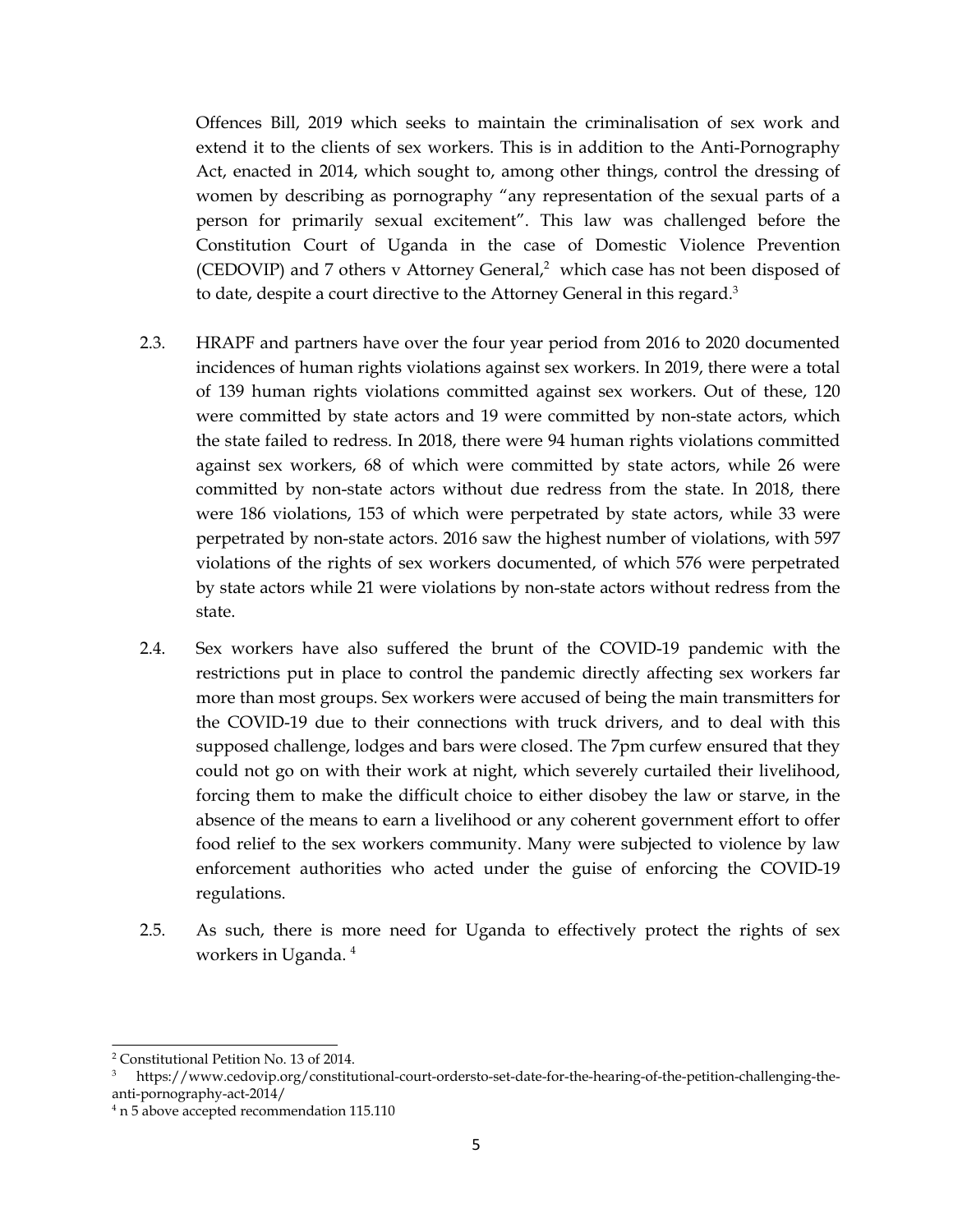# <span id="page-5-0"></span>**3. Legal and constitutional provisions affecting the human rights of sex workers in Uganda between 2016 and 2020**

- 3.1. Despite Uganda'<sup>s</sup> demonstrated reluctance to recognise sex worker rights, Uganda has committed to revise and harmonise its laws to meet international human rights instruments and ensure that they comply with international human rights standards while ensuring that the enforcement and implementation of laws is in line with the state'<sup>s</sup> obligation to protect and promote the human rights of all. Just as important, Uganda'<sup>s</sup> Constitution guarantees human rights for all persons without discrimination and imposes upon all persons and all organs of state the duty to protect, promote and fulfil human rights. 5
- 3.2. Perhaps the most significant development in human rights law in Uganda during the period 2016-2020 is the enactment of the Human Rights (Enforcement) Act 2019 (HREA). The most important par<sup>t</sup> of the Act is section 10 which provides for personal liability of state officials who violate human rights. <sup>6</sup> Although quite <sup>a</sup> few cases have already been brought before the courts under this Act, the fact remains that the Act is ye<sup>t</sup> to be tested with respec<sup>t</sup> to sex workers' rights.
- *3.3.* In addition to this, the Constitutional Court of Uganda in November of 2016 delivered its decision in the case of Adrian Jjuuko v Attorney General<sup>7</sup> declaring section 15(6)(d) of the Equal Opportunities Act 2007, which prohibited the Equal Opportunities Commission from investigating and hearing matters considered socially unacceptable by <sup>a</sup> majority of social and cultural groupings in Uganda, to be inconsistent with the constitutional provisions on freedom from discrimination and the right to <sup>a</sup> fair hearing, and therefore null and void. The case makes <sup>a</sup> firm statement against discrimination against minorities, including sex workers in Uganda and reaffirming equality of all persons under the law. $^8$
- 3.4. Although article <sup>21</sup> of the 1995 Constitution of Uganda provides for equality and freedom from discrimination and specifically states that no person shall be discriminated against on the ground of 'sex, race, colour, ethnic origin, tribe, birth, creed or religion, social or economic standing, political opinion or disability', there are laws that criminalise sex work and related aspects, and these laws directly discriminate against sex workers on the grounds of their choice of occupation.

<sup>5</sup> Article 20(1) of the <sup>1995</sup> Constitution of the Republic of Uganda

<sup>6</sup> For <sup>a</sup> detailed discussion of the Act, see Human Rights Awareness and Promotion Forum (HRAPF) 'The Human Rights (Enforcement) Act, 2019:

<sup>A</sup> new dawn for the enforcement of human rights of marginalised groups in Uganda?' <sup>2021</sup> [https://www.hrapf.org/index.php/resources/human-rights-advocate-magazine/183-seventh-issue-of-the-human](https://www.hrapf.org/index.php/resources/human-rights-advocate-magazine/183-seventh-issue-of-the-human-rights-advocate/file)[rights-advocate/file](https://www.hrapf.org/index.php/resources/human-rights-advocate-magazine/183-seventh-issue-of-the-human-rights-advocate/file) (accessed <sup>27</sup> June 2021 (accessed <sup>27</sup> June 2021).

<sup>8</sup> Constitutional Petition No.001 of 2009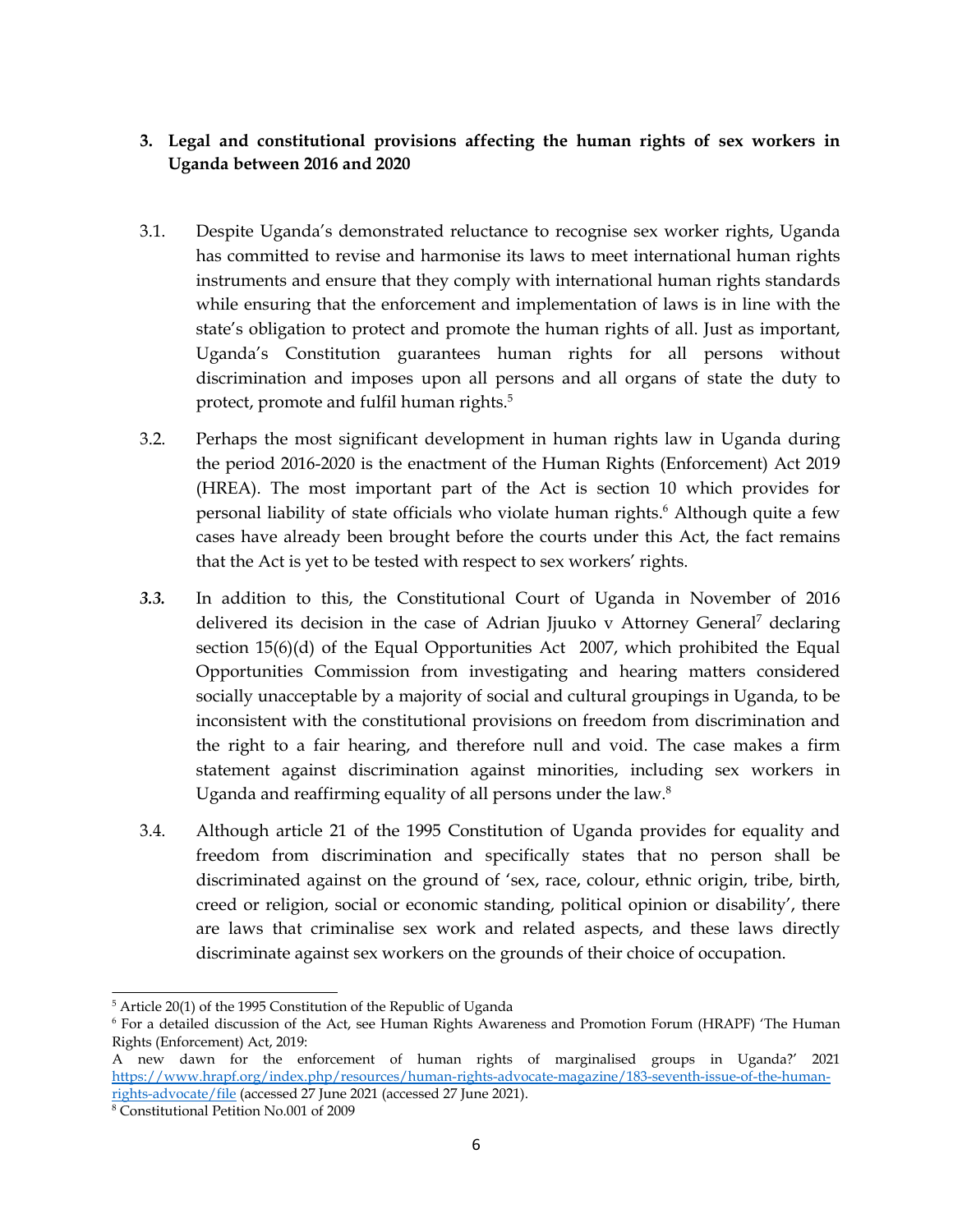- 3.5. Section 139 of the Penal Code Act prohibits prostitution, which is defined under section 138 as the habitual holding of oneself as available for sexual intercourse or other sexual gratification for monetary or other material gains. The punishment is seven years imprisonment. Section 136 criminalises living on the earnings of prostitution, and section 137 criminalises keeping of brothels, both of which are punished with seven years imprisonment. These provisions limit the right to work for persons engaged in sex work, and the law is generally used more for persecution rather than prosecution of sex workers as these offences are victimless and therefore often difficult to prove. 9
- 3.6. The Penal Code also creates the offences of being idle and disorderly in section 167 (defined to include gathering alms, playing at games of chance, conducting oneself "in <sup>a</sup> manner likely to cause <sup>a</sup> breach of the peace " and other similarly vaguely defined conduct); being <sup>a</sup> rogue and vagabond in section 168 (defined to include "wandering in or upon or near any premises or in any road or highway or any place adjacent thereto or in any public place at such time and under such circumstances as to lead to the conclusion that [one] is there for an illegal or disorderly purpose), and being <sup>a</sup> common nuisance, defined in section 160 of the Penal Code Act to simply mean behaving in <sup>a</sup> public place in such manner as to constitute an annoyance to <sup>a</sup> par<sup>t</sup> of the public. These provisions are routinely used to harass and arrest sex workers, often purely for purposes of extorting them for money. $^{10}$
- 3.7. Another law that is used against sex workers is the Narcotic Drugs and Psychotropic Substances (Control) Act, 2015 which criminalises among others, possession of drugs. <sup>11</sup> Given the close proximity of most sex worker hotspots in the busier cities and towns in Uganda to drug use hotspots, and the vulnerability of sex workers to drug use and/ or abuse, the laws on drug use have also come in handy in controlling sex workers' lives and movements, with sex workers often being targeted for arrests and, in the absence of evidence that they have engaged in sex work, being charged with "frequenting <sup>a</sup> place used for smoking opium", which ceased to be an offence in 2016, or possessing opium.

reports/35-161228legalregulationofsexworkersinugandastudy-updated-1/file

<sup>9</sup> Human Rights Watch '<sup>A</sup> Step Towards Better Addressing Discrimination in Uganda: Court Ruling Allows Equal Opportunities Commission to Hear Broader Range of Cases'. <sup>11</sup> November 2016 <https://www.hrw.org/news/2016/11/11/step-towards-better-addressing-discrimination-uganda> (accessed 29 April 2021.)

<sup>&</sup>lt;sup>10</sup> Human Rights Awareness and Promotion Forum (HRAPF) 'Legal Regulation of Sex Work in Uganda: Exploring the Current Trends and their Impact on the Human Rights of Sex Workers' https://www.hrapf.org/index.php/resources/research-

 $11$  For details on how these provisions are used in Uganda, see generally Human Rights Awareness and Promotion Forum 'The implications of the enforcement of 'idle and disorderly' laws on the human rights of marginalised<br>persons in Uganda' (2016) https://www.hrapf.org/index.php/resources/researchpersons in Uganda' (2016) [https://www.hrapf.org/index.php/resources/research](https://www.hrapf.org/index.php/resources/research-reports/32-160929idleanddisorderlyresearchfinalreport/file)repor[ts/32-160929idleanddisorderlyresearchfinalreport/file](https://www.hrapf.org/index.php/resources/research-reports/32-160929idleanddisorderlyresearchfinalreport/file) (accessed <sup>27</sup> June 2021).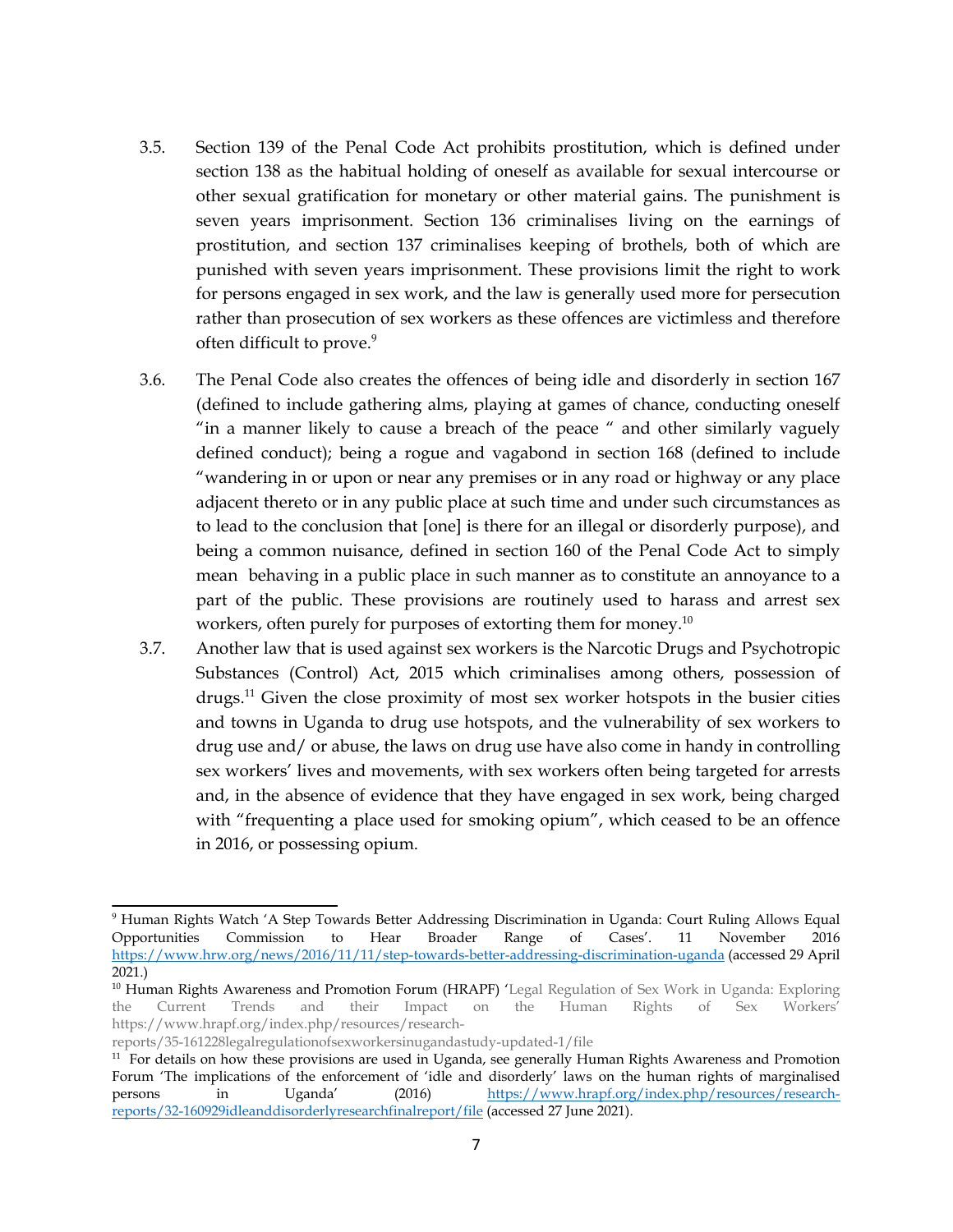- 3.8. The Anti-Pornography Act, 2014, defining pornography widely as 'Any representation through publication, exhibition, cinematography, indecent show, information technology or by whatever means of <sup>a</sup> person engaged in real or stimulated explicit sexual activities or *any representation of the sexual parts of <sup>a</sup> person for primarily sexual excitemen*t' [emphasis added], has exposed sex workers to further harassment because the wide definition has been interpreted to cover the dressing code of women, especially sex workers. The petition challenging the Act, brought by <sup>a</sup> sex worker-led organisation and 6 others, is still pending before the Constitutional Court. 12
- 3.9. This is all in addition to the HIV/AIDS Prevention and Control Act, also enacted in 2014, which provides for mandatory HIV testing in some circumstances,<sup>13</sup> criminalises attempted transmission of HIV/AIDS<sup>14</sup> and intentional transmission of HIV. 15 These provisions promote discrimination against PLHIV, and sex workers in particular, who, as <sup>a</sup> key population group, are assumed to be the ones spreading  ${\rm HIV.^{16}}$
- 3.10. In terms of civil society engagemen<sup>t</sup> for sex workers, the operating environment has remained difficult, as it is for all CSOs working on contentious matters. The Non-Governmental Organisations Act 2016 (NGO Act) imposes special obligations on organisations not to engage in acts that are 'prejudicial to the interests of Uganda and the dignity of the people of Uganda,'<sup>17</sup> a vaguely worded provision with serious consequences that has forced significant self-censorship among civil society organisations as its vagueness can be used to target CSOs focusing on unpopular issues, such as the rights of sex workers. In addition, state institutions in health service delivery, law enforcement, civil society regulation, and even the courts of law tend to exhibit an inherent bias against serving sex workers, often targeting them for arrest and prosecution for petty offences, denying them access to essential health services and restricting them to certain "friendly" facilities and community drop-incentres, which generally focus only on HIV and STI prevention and management.
- 3.11. In addition to the already existing laws criminalising sex work, the governmen<sup>t</sup> of Uganda is in the process of enacting the Sexual Offences Bill, which shall widen criminalisation for sex workers. This Bill, passed by Parliament on  $3<sup>rd</sup>$  May 2021, is currently awaiting presidential assent. If it becomes law in the state in which it is currently, the bill will in effect criminalise engaging in sex work, having sexual

<sup>12</sup> Section <sup>4</sup> of the Narcotic Drugs and Psychotropic Substances (Control) Act, 2015.

<sup>&</sup>lt;sup>13</sup> Centre for Domestic Violence Prevention & Others v the Attorney General, Constitutional Petition No. 13 of 2014, <sup>14</sup> Section 11(a).

<sup>&</sup>lt;sup>15</sup> Provided for under Section 41 and punishable by a fine of not more than twelve currency points or imprisonment for not more than five years or both.

<sup>&</sup>lt;sup>16</sup> Provided for under Section 43 and punishable by a fine of not more than 120 currency points or imprisonment for not more than ten years or both.

<sup>17</sup> 32-33.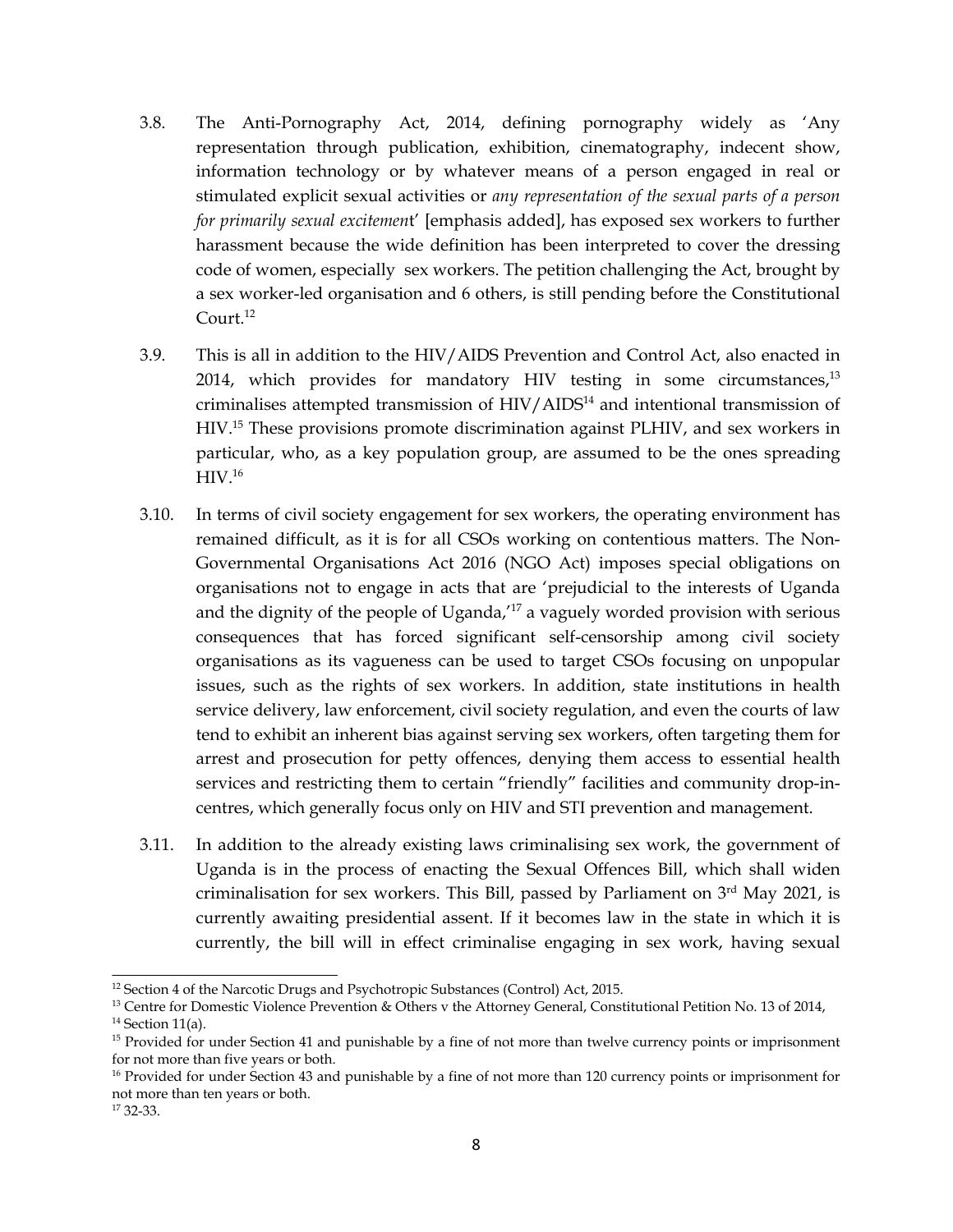<span id="page-8-0"></span>contact of any kind with a sex worker and operating a brothel.<sup>18</sup> If signed into law by the president, this Bill will expand criminalisation for sex workers and greatly undermine efforts towards full recognition of the rights of sex workers.<sup>19</sup>

- 3.12. Sex workers' rights are not expressly provided for under international human rights instruments ratified by Uganda, as such, sex workers are marginalised and discriminated against mainly because of the criminalisation of their work. However, Article 6 of the International Covenant on Economic, Social and Cultural Rights (ICESCR) recognises the right to work, which includes the right to an opportunity to earn <sup>a</sup> living by work which one freely chooses or accepts, without limitation as to the type of work. The right to work under Article 6 of the ICESCR encompasses all forms of work, whether independent work or dependent wage-paid work.<sup>20</sup> In addition, provisions against discrimination of persons apply to sex workers as well, protecting sex workers against discrimination based on economic, social, or other status.<sup>21</sup>
- 3.13. Furthermore, the International Guidelines on HIV/AIDS and Human Rights 2006<sup>22</sup> recognise adult sex work that involves no victimization and urges that criminal laws should be reviewed with the aim to decriminalise, then legally regulate occupational health and safety conditions to protect sex workers and their clients, including suppor<sup>t</sup> for safe sex during sex work to ensure that criminal law does not impede the provision of HIV/AIDS prevention and care services to sex workers and their clients.
- 3.14. Although there have been some few positive developments, the legal framework concerning sex workers overwhelmingly follows the criminalisation approach, and thus fails to meet the human rights standards enshrined in international human rights instruments.

### **4. Violations of the rights of sex workers between 2016 and 2020**

4.1. Besides the laws, the human rights of sex workers have continued to be violated during the period 2016-2020. HRAPF and partners have been documenting these violations and publicizing them in reports produced annually. This par<sup>t</sup> documents violations during this period

<sup>&</sup>lt;sup>18</sup> Non-Governmental Organisations Act, 2016 sections 30 and 44.

<sup>&</sup>lt;sup>19</sup> Although an authoritative text for this Bill has not yet been availed by the Office of the Clerk to Parliament, the presumptive section 14 criminalises operation of brothels, section 15 criminalises prostitution and section 16 criminalises "sexual acts with <sup>a</sup> prostitute" as per the Report of the Sectoral Committee on Legal and Parliamentary Affairs on the Sexual Offences Bill, 2019, which the parliament based on in passing this Bill

<sup>&</sup>lt;sup>20</sup> Human Rights Awareness and Promotion Forum (HRAPF) 'Analysis of the Sexual Offences Act, 2021 and its implications on the human rights of criminalised minorities' [https://www.hrapf.org/index.php/resources/legal](https://www.hrapf.org/index.php/resources/legal-policy-analyses/190-hrapf-legal-analysis-of-the-sexual-offences-act-2021/file)po[licy-analyses/190-hrapf-legal-analysis-of-the-sexual-offences-act-2021/file](https://www.hrapf.org/index.php/resources/legal-policy-analyses/190-hrapf-legal-analysis-of-the-sexual-offences-act-2021/file) (accessed 15th May 2021).

 $^{21}$  UN Committee on Economic, Social and Cultural Rights (CESCR), General Comment No. 18: The Right to Work (Art. 6 of the Covenant), 6 February 2006, available at: <https://www.refworld.org/docid/4415453b4.html> <sup>22</sup> n 13 above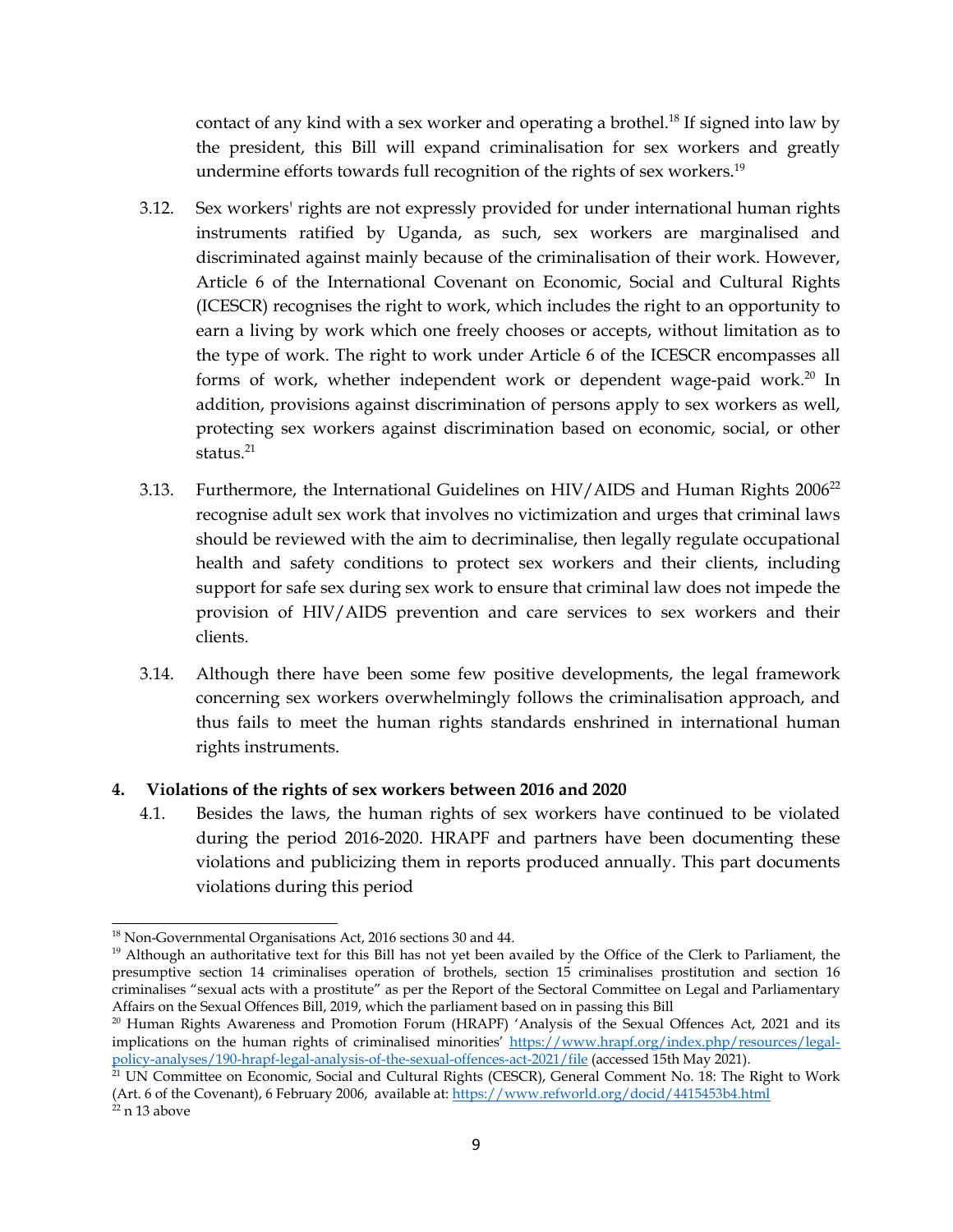### <span id="page-9-0"></span>**A. The right to liberty**

- 4.2. This right is protected in Article 9 of the ICCPR and Article 6 of the African Charter on Human and Peoples' Rights (African Charter) to which Uganda is <sup>a</sup> state party. This is the most commonly violated right for sex workers in Uganda.
- 4.3. In 2019, HRAPF and partners recorded <sup>a</sup> total of 109 violations of this right. Of these, 99 were cases of arbitrary arrests, and 10 were cases of detention beyond 48 hours. $^\mathrm{23}$ In 2018, there were 63 incidences involving the violation of the right to liberty of sex workers. $^{24}$  In 2017, there were 43 instances of violation of the right to liberty, $^{25}$  while in 2016, there were 373 incidents of arbitrary arrests of sex workers. <sup>26</sup> When arrested, many spend more than the constitutionally mandated 48 hours in police detention.
- 4.4. The violation of the right is mainly due to arbitrary arrests as the authorities target sex workers for arrest in swoops, without having any evidence that they are involved in selling sex at the moment. <sup>A</sup> case that stands out is the mass arrest of sex workers On September  $16^{\text{th}}$  2019. 87 sex workers were arrested in Mabiito, a collection of brothels in Nateete, Kampala district on allegations that they were in possession of narcotics. The arrest followed a documentary aired on 16<sup>th</sup> September 2019 on NBS TV titled 'NBS investigates: Brothel Owners Making <sup>A</sup> Killing Off Sex Trade' where the area was extensively filmed and fully identified. The arrest was thus for purposes of showing that the police was doing something about the sex trade, rather than <sup>a</sup> legitimate desire to prosecute sex workers for any alleged crimes. 27
- 4.5. COVID-19 has added to the already precarious situation. Since March 2020, when Uganda reported its first case of COVID-19, the police has been actively arresting sex workers en masse for the offences of "disobeying lawful orders" and "doing <sup>a</sup> negligent act likely to spread infection of disease (sections <sup>117</sup> and <sup>171</sup> of the Penal Code Act) as <sup>a</sup> tool to enforce the restrictions imposed by the state to curb the spread of COVID-19. Despite the understandable rationale of trying to enforce the COVID-19 directives, this enforcement has intentionally or unintentionally targeted the vulnerable, particularly sex workers that earn <sup>a</sup> living by moving from one point to another. 28 In border districts, sex workers were targeted as conduits of the COVID-19 virus and were arrested, detained, and quarantined without due

<sup>&</sup>lt;sup>23</sup> Office of the High Commissioner for Human Rights 'International Guidelines on HIV/AIDS and Human Rights' 2006 https://www.ohchr.org%2Fdocuments%2Fpublications%2Fhivaidsguidelinesen.pdf .

<sup>&</sup>lt;sup>24</sup> Human Rights Awareness and Promotion Forum '2019 report on the protection and violation of the human rights of sex workers in Uganda' <sup>2020</sup> [https://www.hrapf.org/index.php/resources/violation-reports/169-sex](https://www.hrapf.org/index.php/resources/violation-reports/169-sex-workers-violations-report-2019/file)[workers-violations-report-2019/file](https://www.hrapf.org/index.php/resources/violation-reports/169-sex-workers-violations-report-2019/file) (accessed 27th June 2021).

<sup>&</sup>lt;sup>26</sup> Human Rights Awareness and Promotion Forum '2018 report on the protection and violation of the human rights of sex workers in Uganda' 2019. .

<sup>&</sup>lt;sup>28</sup> Human Rights Awareness and Promotion Forum '2017 report on the protection and violation of the human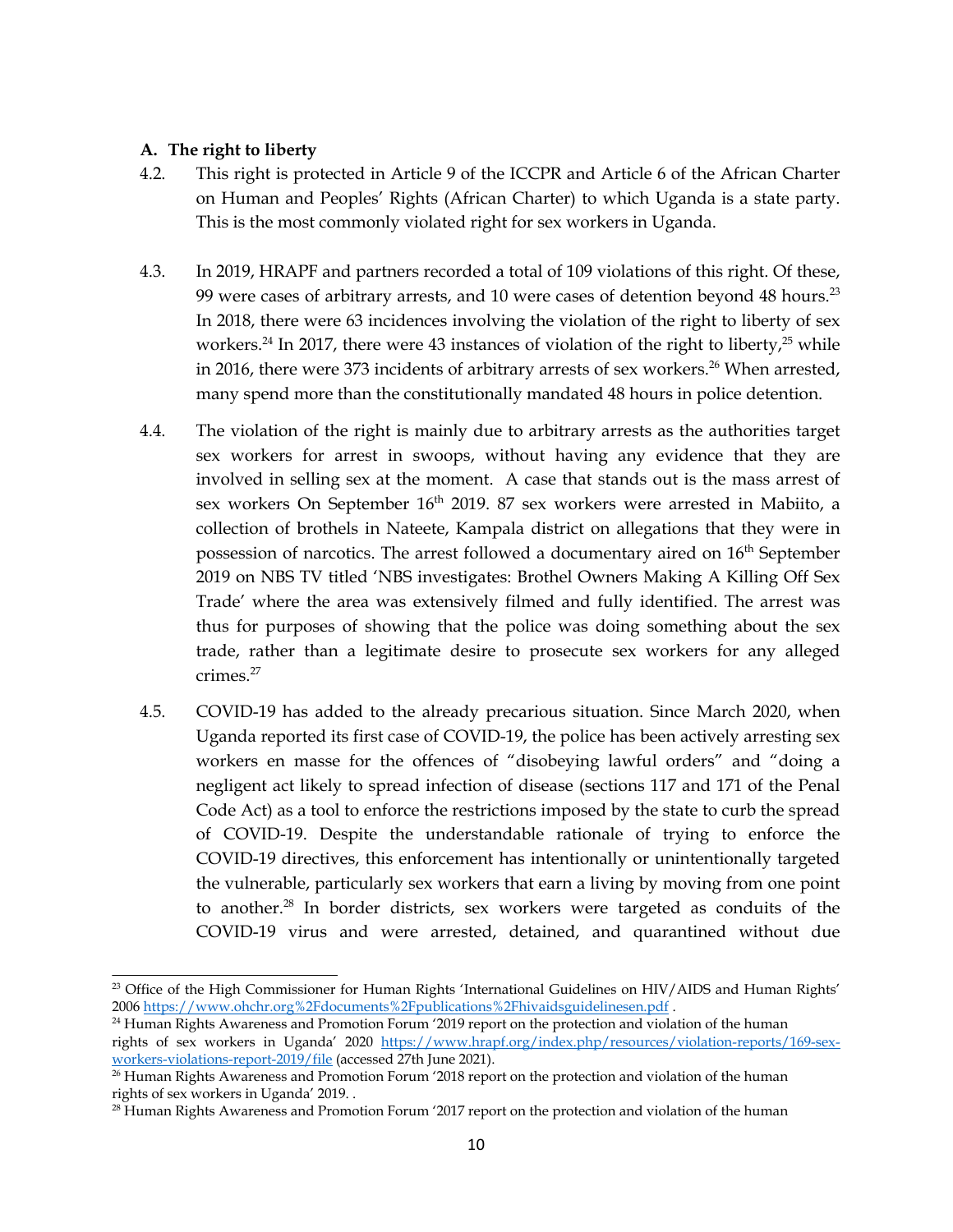consideration to sex workers and their families' need for survival. $^{29}$ 

- <span id="page-10-0"></span>4.6. With the enforcement of the COVID-19 regulations, arbitrary arrests and detentions have continued to spike, with several incidences of targeted arrests and arbitrary detentions of sex workers under the guise of enforcing these regulations being reported. <sup>30</sup> Owing to the difficulty of proving prostitution, the Police often resort to charging sex workers with petty offences such as being idle and disorderly, $^{\text{31}}$  being a rogue and vagabond, $^\mathrm{32}$  being a common nuisance $^\mathrm{33}$  , and, in the context of COVID-19, disobeying lawful orders $^{\rm 34}$  and doing a negligent act likely to spread infection of disease<sup>35</sup>.
- 4.7. In addition to the arbitrary deprivation of the right to liberty, sex workers are subjected to undignified treatment, including beatings, verbal abuse, and, in some cases, rape at the hands of Police officers and members of the general community, which violations often go unaddressed. 36

## **B. The Right to freedom from torture or cruel, inhuman, and degrading treatment**

- 4.8. Articles <sup>7</sup> and 10 of the ICCPR provide for the right to freedom from torture, cruel, inhumane, and degrading treatment, and this same right is guaranteed at the regional level under Article 5 of the African Charter on Human and Peoples Rights.
- 4.9. Cruel, inhumane, and degrading treatment against sex workers in Uganda manifests in several forms, including public parading of sex workers whenever they are arrested, exposing them to public ridicule,<sup>37</sup> sexual abuse against workers by police officers when they are arrested $^{38}$  as well as physical violence against sex workers by arresting and detaining officers in both police stations and prisons. 39

rights of sex workers in Uganda' <sup>2018</sup> .https://www.hrapf.org/index.php/resources/violation-reports/101-reportthe-protection-and-violation-of-the-human-rights-of-sex-workers-in-uganda-2018-final/file (accessed 27<sup>th</sup> June 2021).  $30$  Human Rights Awareness and Promotion Forum  $'$ The protection and violation of the human

rights of sex workers in Uganda in 2016' <sup>2017</sup> [https://www.hrapf.org/index.php/resources/violation-reports/103](https://www.hrapf.org/index.php/resources/violation-reports/103-protection-and-violation-of-the-rights-of-female-sex-workers-in-uganda-2016/file) pro[tection-and-violation-of-the-rights-of-female-sex-workers-in-uganda-2016/file](https://www.hrapf.org/index.php/resources/violation-reports/103-protection-and-violation-of-the-rights-of-female-sex-workers-in-uganda-2016/file) (accessed 27th June 2021.

 $32$  Human Rights Awareness and Promotion Forum 'Report on the Protection and Violation of the Human Rights of sex workers in Uganda, 2019' April 2020.

<sup>&</sup>lt;sup>33</sup>Alliance for Women Advocating for Change (AWAC) 'Rapid assessment on the impact of covid-19 among FSWS, AGYW and women living with HIV & AIDS in Uganda' 2020 AGYW and women living with HIV & AIDS in Uganda' <sup>2020</sup> <https://www.google.com/url/SSEMAKULASbb0a7a2ea4d90543400023042d1aa7fca2177e6a.pdf><br>
'COVID-19: Sex workers arrested' UGANET 1

<sup>34</sup> 'COVID-19: Sex workers arrested' UGANET <sup>1</sup> May 2021. <https://uganet.org/old/index.php/2020/05/01/covid-19-sex-workers-arrested/>

<sup>35</sup> Health Gap 'Uganda'<sup>s</sup> COVID-19 Response is Terrorizing Women with Arbitrary Detention, Blackmail, and Violence.' <sup>30</sup> April <sup>2020</sup> [https://healthgap.org/press/ugandas-covid19-response-is-terrorizing-women-with](https://healthgap.org/press/ugandas-covid19-response-is-terrorizing-women-with-arbitrary-detention-blackmail-and-violence/)[arbitrary-detention-blackmail-and-violence/](https://healthgap.org/press/ugandas-covid19-response-is-terrorizing-women-with-arbitrary-detention-blackmail-and-violence/) (accessed 29 April 2021).

<sup>&</sup>lt;sup>36</sup> Section 167 of the Penal Code Act, Cap 120, Laws of Uganda

<sup>&</sup>lt;sup>37</sup> Section 168 of the PCA

<sup>&</sup>lt;sup>38</sup> Section 160 of the PCA. See for instance Buganda Road Court Criminal cases KLA-00-CR-CO-1262/2019 (Uganda vs Ntale Farida and Others)

<sup>&</sup>lt;sup>39</sup> Section 117 of the Penal Code Act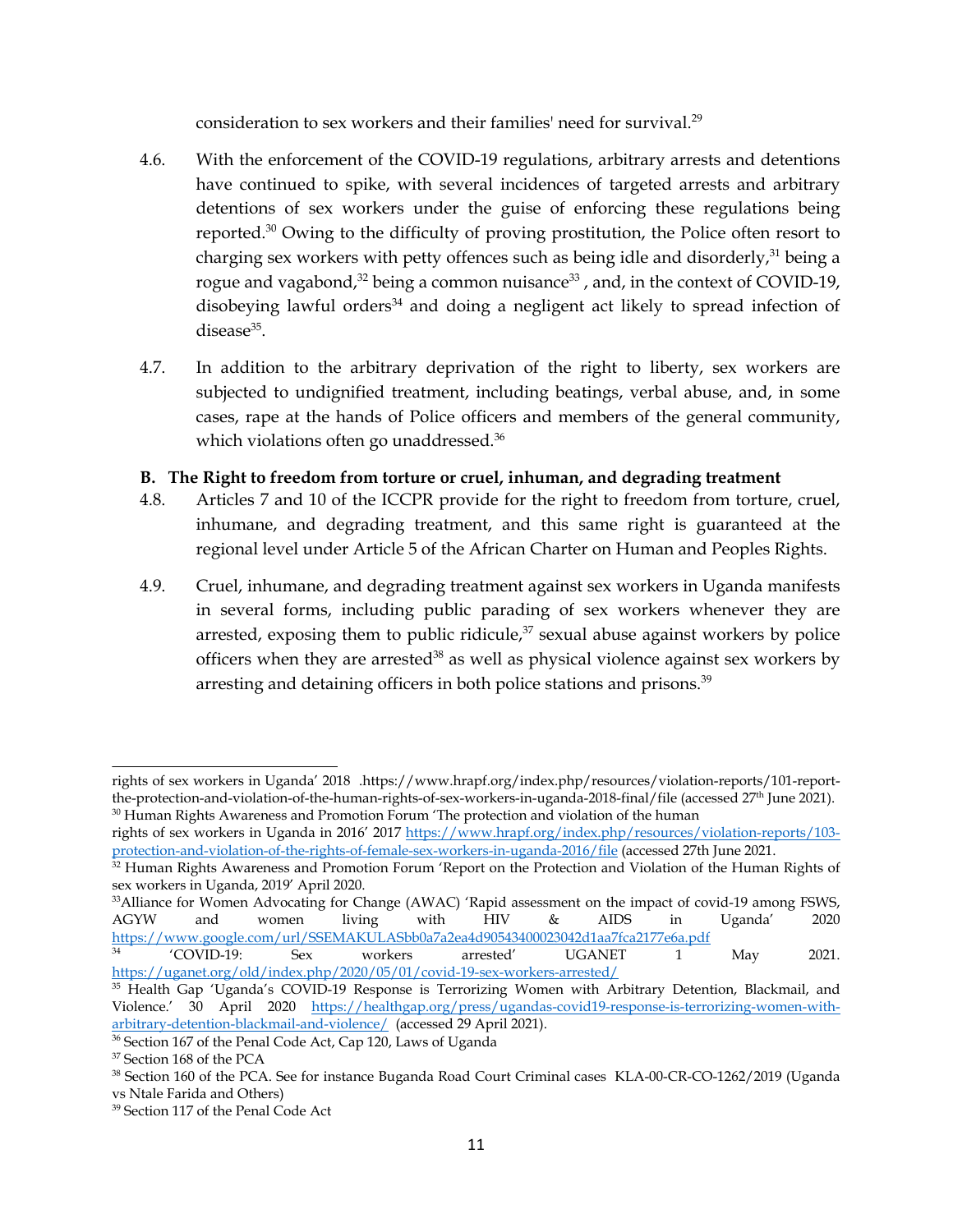<span id="page-11-0"></span>4.10. HRAPF has documented cases of violation of this right for the period 2016-2020. In 2019, HRAPF and partners recorded a total of 11 violations of this right. $^{40}$  In 2018, there were <sup>2</sup> incidences involving the violation of the right to liberty of sex workers. 41 In 2017, there were 52 instances of violation of the right, <sup>42</sup> while in 2016, there were 86 violations of this rights, 28 of which involved infliction of physical pain and sexual abuse, and 58 involved parading of sex workers before the media both during and after arrest. 43

### **C. The right to life**

- 4.11. Article 6 of the ICCPR, Article 4 of the ACHPR, and Article 22 of the 1995 Constitution of Uganda guarantee the right to life, which goes beyond the mere aspec<sup>t</sup> of living and breathing but concerns the entitlement of individuals to be free from acts and omissions that are intended or may be expected to cause their unnatural or premature death, as well as to enjoy <sup>a</sup> life with dignity. 44 Therefore, all acts of indignity, cruel, inhuman, and degrading treatment are all an affront to the right to life. Thus, the criminalisation of sex work and the subsequent brutal arrests coupled with unnecessary media exposure, subject sex workers to undignified lives as they remain unable to access the basics of life such as additional gainful employment, food, and health services.
- 4.12. Furthermore, the state is under obligation to ensure that the human rights of all persons are protected. The right to life is one such right that the state ought to take more active steps to protect. In 2017, several sex workers were murdered and in the wake of these murders, 45 sex workers were arrested as they organised <sup>a</sup> crisis meeting to discuss their security. 45 This particular arrest of the sex workers portrays <sup>a</sup> failure by the State in their obligation to protect the right to life of the sex workers.

#### **D. The right to health**

4.13. Article <sup>12</sup> of the ICESCR and Article 16 of the ACHPR provide for the right to health. Unfortunately, the right to health for sex workers is often denied due to the social and cultural misconceptions and exclusions that sex workers experience based on their choice of work.

<sup>42</sup> 'Police burst Kireka 'sex party', 21 suspects arrested' The Observer 11 October 2020.

<sup>40</sup> Section 171 of the Penal Code Act

 $^{41}$  Information from consultative meetings held with sex workers in the Eastern Region on 18 February 2021 at the Shine on Hotel Mbale and the Western Region on 6 April 2021 at Generation Suites.

<https://observer.ug/news/headlines/66929-police-burst-sex-party-21-suspects-arrested>

<sup>44</sup> 'Phones Protect Uganda's Sex Workers from Police Harassment' VOA News 6 September 2016. <https://www.voanews.com/africa/phones-protect-ugandas-sex-workers-police-harassment>

<sup>&</sup>lt;sup>45</sup> See n 32 above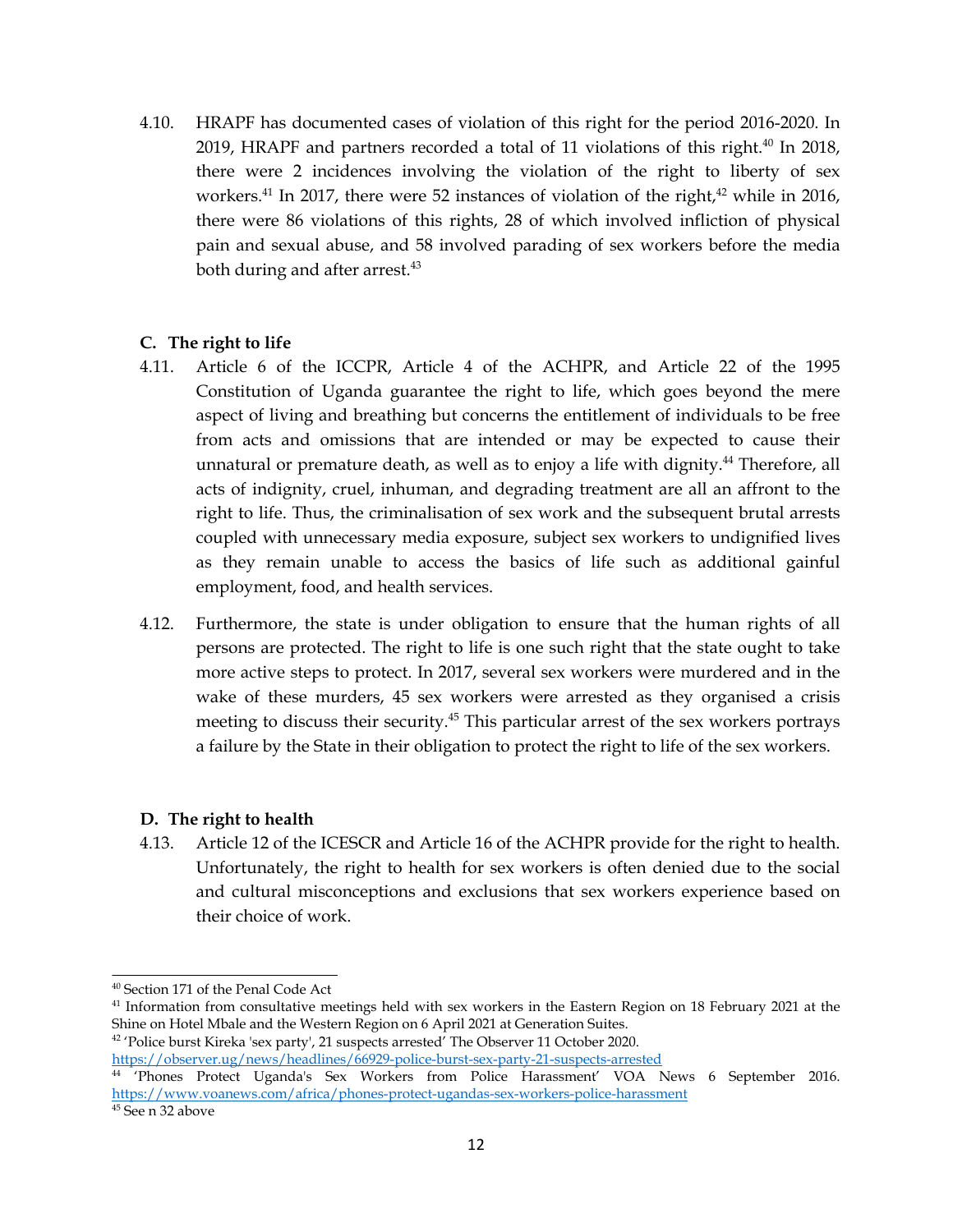- <span id="page-12-0"></span>4.14. Sex workers encounter discrimination, stigmatisation, and hostility in accessing the health care system in Uganda, and this discrimination is based on the criminalisation of sex work under the Penal Code Act. This also informs the negative attitudes of health workers towards sex workers,<sup>46</sup> even though they remain classified as key populations and as <sup>a</sup> group most at risk of acquiring HIV. 47 In addition, there is no robust system to track universal healthcare coverage in place in relation to HIV services for sex workers. 48
- 4.15. The right to health further deteriorated during the COVID-19 lockdown period between March and June 2020. In particular, sex workers were unable to adhere to their ART treatment during the COVID-19 lockdown due to the inability to access health services. 49 In one case, sex workers in Amuria and Kitgum districts were assaulted by Local Defence Unit personnel on their way to health facilities, thus scaring away several other sex workers who wanted to access treatment in fear of being assaulted. <sup>50</sup> Additionally, there are no specialised healthcare services tailored towards the special needs of sex workers and there is documented evidence of healthcare service providers refusing to serve sex workers, claiming not to have the requisite skills. <sup>51</sup> Non-Governmental Organisations such as the Most at Risk Populations Initiative and sex worker-led organisations are the primary source of health care services for sex workers. 52 These have replaced the State as the state has abandoned its role and obligation to ensure that all persons have access to the highest attainable standard of health.

#### **5. Conclusion**

5.1. International human rights instruments and national law protect all persons equally without distinction as to race, social standing, or choice of occupation. The human rights of sex workers, just like all rights, are inherent, based on their humanity, and grounded in the human rights framework. Sex worker communities, therefore, call upon the Government of Uganda to respec<sup>t</sup> its obligations under the international,

rights of sex workers in Uganda in 2016' <sup>2017</sup> [https://www.hrapf.org/index.php/resources/violation-reports/103](https://www.hrapf.org/index.php/resources/violation-reports/103-protection-and-violation-of-the-rights-of-female-sex-workers-in-uganda-2016/file) pro[tection-and-violation-of-the-rights-of-female-sex-workers-in-uganda-2016/file](https://www.hrapf.org/index.php/resources/violation-reports/103-protection-and-violation-of-the-rights-of-female-sex-workers-in-uganda-2016/file) (accessed 27th June 2021.

<sup>46</sup> Human Rights Awareness and Promotion Forum '<sup>2019</sup> repor<sup>t</sup> on the protection and violation of the human rights of sex workers in Uganda' <sup>2020</sup> [https://www.hrapf.org/index.php/resources/violation-reports/169-sex-workers](https://www.hrapf.org/index.php/resources/violation-reports/169-sex-workers-violations-report-2019/file)[violations-report-2019/file](https://www.hrapf.org/index.php/resources/violation-reports/169-sex-workers-violations-report-2019/file) (accessed 27th June 2021).

<sup>&</sup>lt;sup>47</sup> Human Rights Awareness and Promotion Forum '2018 report on the protection and violation of the human rights of sex workers in Uganda' 2019. .

<sup>48</sup> Human Rights Awareness and Promotion Forum '<sup>2017</sup> repor<sup>t</sup> on the protection and violation of the human rights of sex workers in Uganda' <sup>2018</sup> .https://www.hrapf.org/index.php/resources/violation-reports/101-report-theprotection-and-violation-of-the-human-rights-of-sex-workers-in-uganda-2018-final/file (accessed <sup>27</sup>th June 2021). <sup>49</sup> Human Rights Awareness and Promotion Forum 'The protection and violation of the human

<sup>&</sup>lt;sup>51</sup> UN Human Rights Committee , 'General comment no. 36, Article 6 (Right to Life)', 3 September 2019, CCPR/C/GC/35, available at: <https://www.refworld.org/docid/5e5e75e04.html> (accessed 30 April 2021)

 $^{52}$  'Ugandan Sex Workers Arrested at Crisis Meeting Over Murders of Sex Workers' The Global Network of Sex Work Projects 9 October 2017. [https://www.nswp.org/news/ugandan-sex-workers-arrested-crisis-meeting-over-murders](https://www.nswp.org/news/ugandan-sex-workers-arrested-crisis-meeting-over-murders-sex-workers)[sex-workers](https://www.nswp.org/news/ugandan-sex-workers-arrested-crisis-meeting-over-murders-sex-workers)